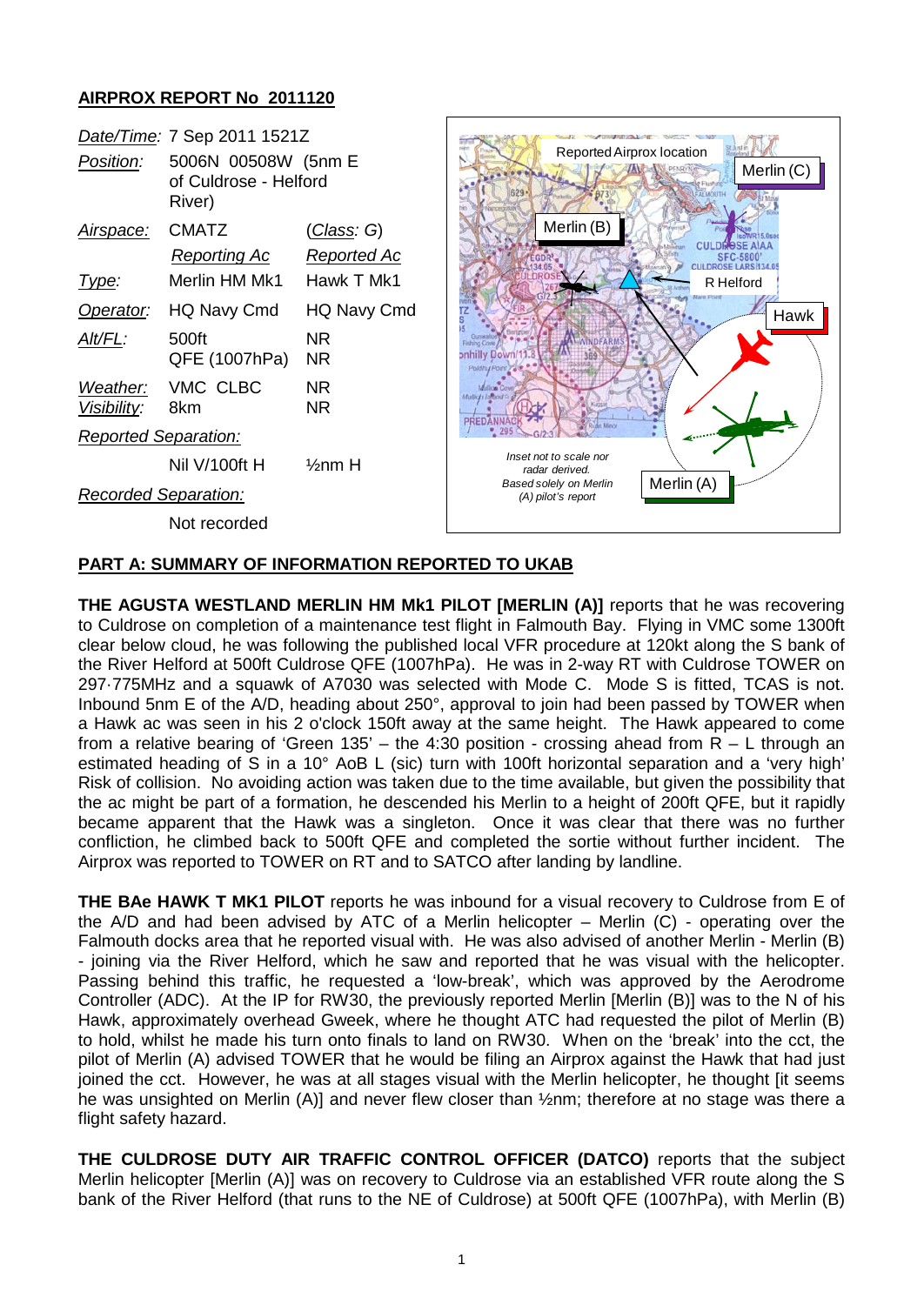ahead, also on the VFR route. The Hawk pilot was executing a visual recovery from the NE to RW30 via the IP, which is positioned at 3nm on the extended centre line to RW30 at 1500ft QFE. Whilst joining, the Hawk pilot was only told by the ADC about the Merlin already on the VFR route - Merlin (B), as Merlin (A) was not yet on frequency. The crew of Merlin (A) called on the TOWER frequency and reported established on the River Helford route. The Hawk pilot was given approval by TOWER for a low break. Shortly after the Hawk joined through the IP, the pilot of Merlin (A) reported an Airprox with the Hawk, alleging that the Hawk pilot had flown at a similar height within 100ft of Merlin  $(A)$ .

The Culdrose weather: sfc wind 280°/15kt; Vis 12km; SCT @ 1700ft; QFE 1007hPa; CC WHITE.

**RNAS CULDROSE** reports that a full Defence Aviation Error Management System (DAEMS) investigation was conducted into this Airprox. The following is a summary of the investigation report with additions from the RT transcript provided.

Prior to either ac involved calling for recovery APP, which was manned by a trainee controller screened by a mentor, was working several ac on two other UHF channels (#8 & #10) in addition to operating the UHF and VHF APP frequencies – four frequencies in total. Significantly, up to 4 Merlin helicopters were operating in the Falmouth Bay area; those relevant to the incident were, Merlin (B) that was recovering along the R Helford VFR route ahead of the subject Merlin (A) and Merlin (C) that transited from Predannack to operate in the vicinity of Falmouth Docks.

### Sequence of events:

At 1514:40 the crew of Merlin (B) call APP on #8 returning to Culdrose via the S bank of the R Helford: a published VFR helicopter route. APP passes the A/D details and informs the crew to report coasting in.

At 1515:35 Plymouth MILITARY pre-noted the Hawk to the SUPERVISOR (SUP). Following discussion on the landline the Hawk is then handed over to APP, at 2000ft QNH under a BS initially requesting an ILS.

At 1515:55 TOWER is informed by APP of Merlin (B) returning via the S bank of the Helford.

At 1516:40 the crew of Merlin (A) call APP on #8 returning via the S Bank of the R Helford. APP passes the A/D details and informs the crew to report coasting in. As APP is informing the crew of Merlin (A) about Merlin (C) transiting to Falmouth Docks, the Hawk pilot calls APP on UHF. Whilst APP was speaking to the Hawk pilot, the crew of Merlin (B) called coasting in S bank of the Helford.

At 1517:01 TOWER is informed of Merlin (A) returning via the S bank of the Helford by SUP.

At 1517:20, the Hawk pilot is passed the A/D details and informed that it is Radar to Visual recoveries. The Hawk pilot had originally requested an ILS recovery having been informed by Plymouth MILITARY that the weather was worse than it actually was. However, the Hawk pilot deemed that it was suitable for a visual recovery and requested such from APP.

At 1517:35, APP approved the visual recovery, gave the Hawk pilot 'own navigation' and told him to report A/D in sight.

At 1518:08 APP informed the Hawk pilot, "..*be advised got multiple rotary wing operating not above 1300 feet altitude* [QNH 1016hPa] *in the Falmouth Bay region".* At 1518:30, APP informs TOWER that the Hawk pilot is making a visual recovery.

At 1518:59 the Hawk pilot calls, "..*visual with the field and also visual with the rotary in the Falmouth Bay area"* and switches to Culdrose TOWER.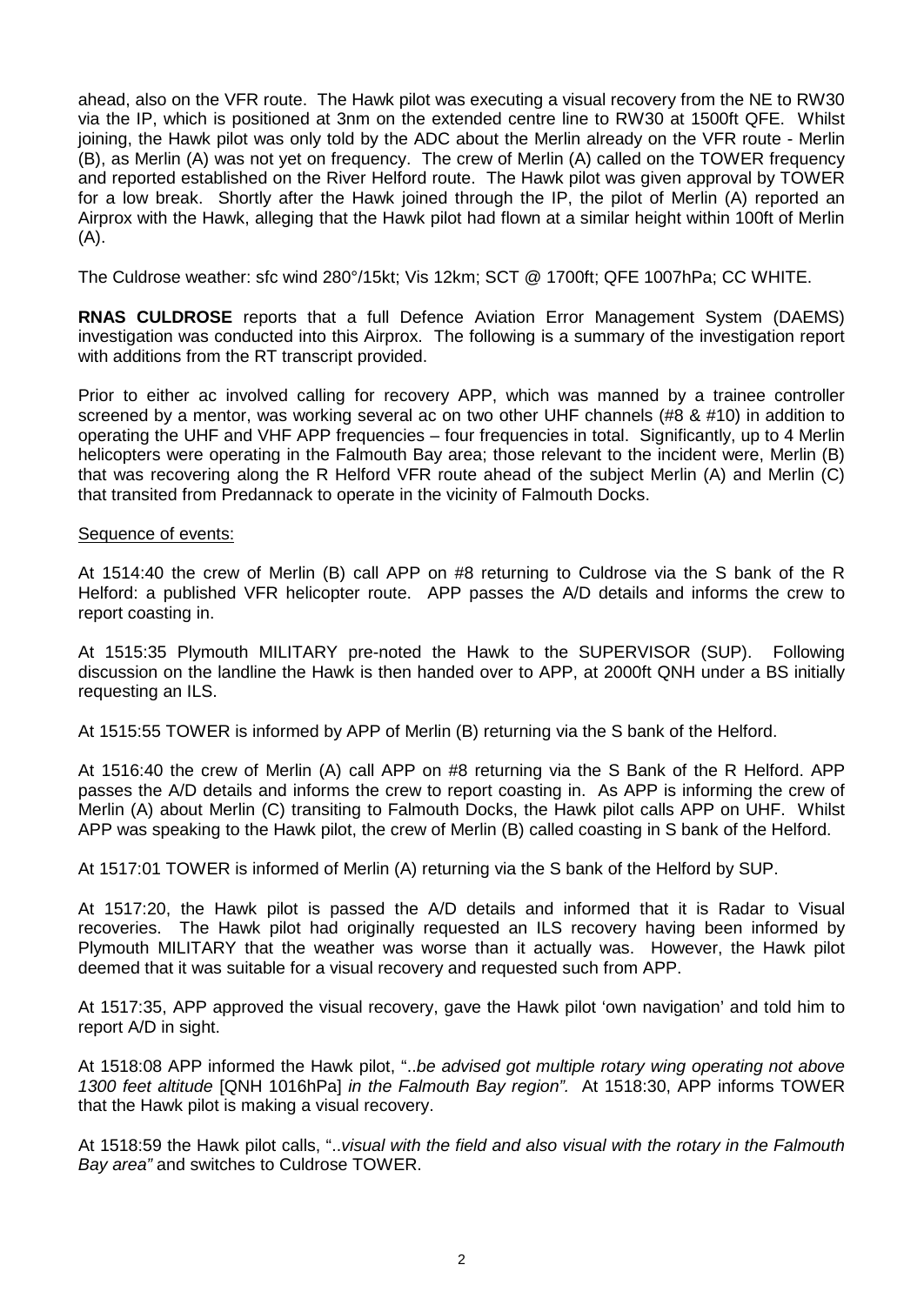At 1519:09 the Hawk pilot calls TOWER to join who reply "*…join runway 3-0 Q-F-E 1-0-0-7 1 Merlin inbound on the Helford"*. The Hawk pilot has been informed of Merlin (B) inbound via the Helford.

At 1519:30 Merlin (A) (the PIC and PNF) calls APP coasting in S bank of the Helford on #8.

At 1519:38 Merlin (A) (PF) calls TOWER to join, "..*coasting in the Helford, 5 hundred feet 1-0-0-7, squawking 7030*. Merlin (A) is told, "..*roger report at Gweek for runway 3-0, Q-F-E correct 1 ahead"* – Merlin (B). The crew of Merlin (A) was informed of Merlin (B) ahead on the Helford route as they were operating at the same height; they were not informed about the joining Hawk as the VFR Fixed Wing recovery procedure is to join via Initial Point at 1500ft QFE. Therefore, the Hawk should have been 1000ft above the Merlin.

At 1520:09, TOWER informs the crew of Merlin (B) about the Hawk inbound for RW30, *"…1 Hawk inbound for 30, are you happy to join for 25? Surface wind 280 14 knots"*. The crew of Merlin (B) reply, *"affirm.."* and at 1520:14 TOWER tells Merlin (B) to join for RW25, which is acknowledged with the QFE of 1007hPa set.

At 1520:46 the Hawk pilot requests a low break, then at 1520:50, the crew of Merlin (B) calls at Gweek and final RW25 request long and left. At 1520:58, TOWER approves the Hawk pilot's request *"..low break approved",* which the Hawk pilot acknowledges, *"..initial"* and calls at the IP.

At 1521:03 TOWER acknowledges this and updates the Hawk pilot on the circuit state, "[Hawk C/S] *roger it's just the Merlin short finals for 25..".*

At 1521:05, TOWER issues the pilot of Merlin (B) with clearance to land short for RW25, which is acknowledged.

At 1521:30, the Hawk pilot calls, *"…on the break to land"*, which TOWER acknowledged.

At 1521:39, TOWER requests the pilot of Merlin (A) carry out 1 orbit to allow the Hawk to land. However, the pilot of Merlin (B) incorrectly acknowledges this transmission at 1521:43, "..*we're orbiting at Gweek, visual with the Hawk".* Although Merlin (B) had been given clearance to land short on RW25, the pilot incorrectly acknowledged the transmission addressed to Merlin (A) and believed TOWER was requesting they conduct one right hand orbit.

At 1521:53, the PIC of Merlin (A) informs TOWER that they have had an Airprox with the Hawk that just joined.

All 3 ac subsequently land. Once Merlin (A) had landed TOWER requested the pilot to confirm that he had called an Airprox against the Hawk that joined. The PIC of Merlin (A) confirms this informing TOWER at 1525:58, "..*affirm as we were coming up the Southbank of the Helford he came across about 100 feet in front of us, same level".* 

#### Observations from interviews with the personnel involved

Both the PIC and PF of Merlin (A) each confirmed they were a third of the way along the Helford route when the Hawk passed them. The PIC in the left hand seat spotted the Hawk first. The pilots had begun their pre landing checks and as the PIC read from the flight reference cards he glanced across to the PF in the RHS and saw the Hawk through the window behind him. The PIC of Merlin (A) shouted 'Hawk' and ordered the PF to descend; he believed that the Hawk was part of a formation as the Hawk pilot's callsign was '[C/S Hawk] 3', his initial thought being 'where are 1 and 2'. The PIC of Merlin (A) noted as much information as he could about the Airprox, but explained that the initial descent, re-establishing on the route and attempting to construct the initial report caused a delay with reporting the Airprox to ATC on the RT.

Whilst interviewing the Hawk pilot it was established that he was fully aware of the VFR Fixed Wing recovery procedure and he acknowledged that he was flying below the prescribed height of 1500ft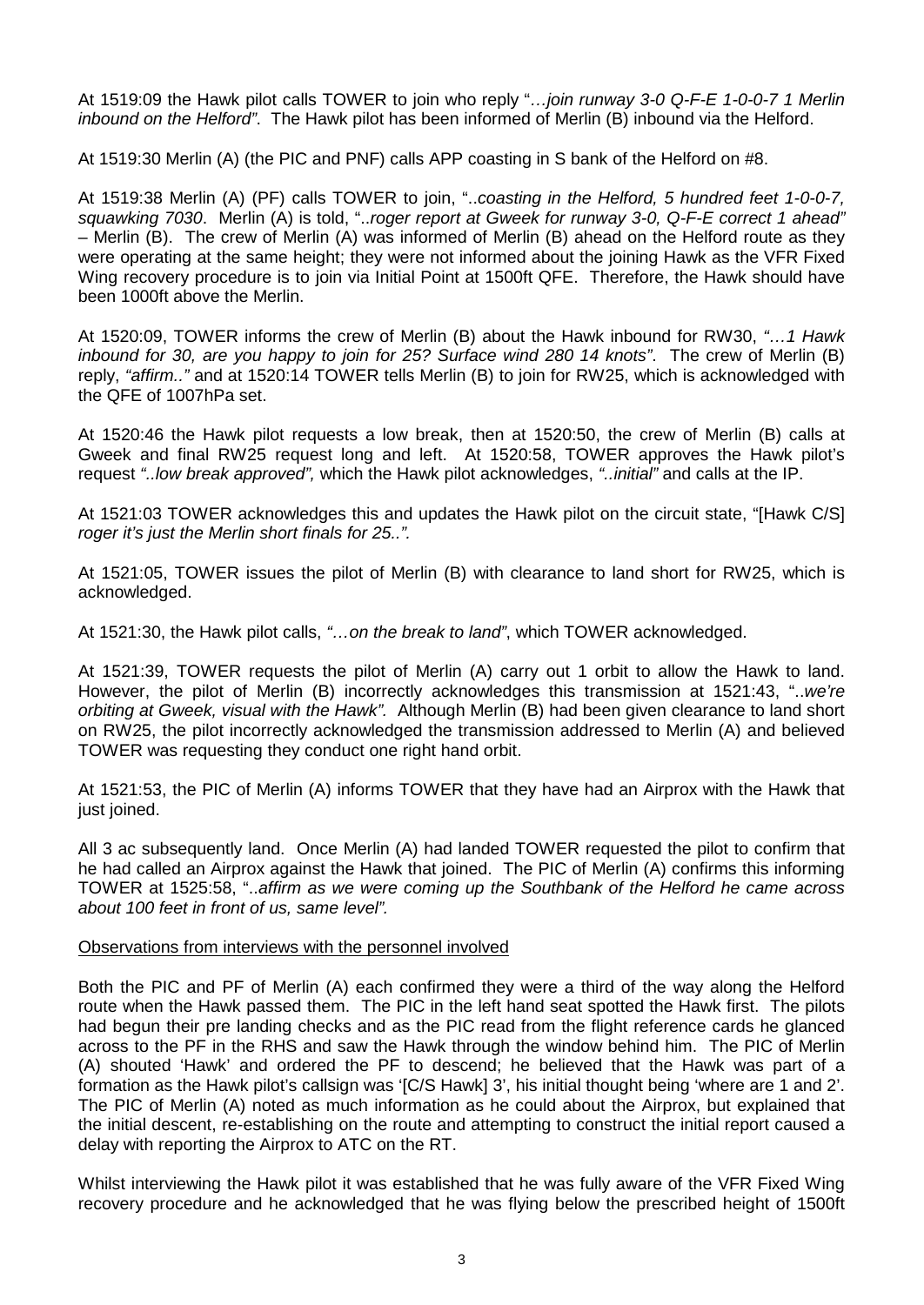QFE. He was visual with a Merlin at Falmouth Docks - Merlin (C) - and with a Merlin returning along the S bank of the Helford - Merlin (B). Believing that this was the only traffic to affect him, he began descending to join the A/D. When asked at what stage he was aware of the other Merlin on the Helford route - Merlin (A) - the Hawk pilot said he was first aware of it when the pilot declared the Airprox. The Hawk pilot explained that having received his joining instructions he focused on maintaining separation against the Merlin he had been told about on the Helford route - Merlin (B) and then concentrated on his approach to the A/D.

In subsequent discussion, the Hawk pilot indicated potential for current procedures to be sub-optimal, or where good airmanship might require deviation. Although these were not felt to be germane to the incident in question, it suggested that a review of Culdrose procedures would be appropriate to reassure their efficacy.

## Findings

The Hawk was not flying in accordance with the Culdrose VFR Fixed Wing recovery procedure. The Hawk pilot should have joined via the Initial Point (3nm on the extended centre line at 1500ft Culdrose QFE) and avoided the VFR Helicopter routes. The Hawk pilot admitted that he was flying below 1500ft and did not come through the Initial Point as prescribed. Both the PIC and PF of Merlin (A) believed the Hawk was at 500ft QFE crossing the Helford route as that is the height they were flying inbound on the VFR route.

### Contributing Factors

The Hawk pilot considered that it was normal practice to descend below 1500ft before the Initial Point to establish the centreline allowing pilots to enhance situational awareness and visualise cct traffic at the earliest opportunity.

When on recovery the Hawk pilot was informed that there were multiple rotary wing ac operating in Falmouth Bay. Once on the TOWER frequency he was informed of 1 Merlin on the route – Merlin (B). At no stage was he informed that there was another Merlin – Merlin (A) - about to join the route.

The Hawk pilot believed that the Merlin helicopter he was visual with in Falmouth Docks was the rotary wing aircraft APP informed them about. The Hawk pilot was visual with 1 Merlin on the Helford route that TOWER had informed him about. However, as the Hawk pilot was not aware of Merlin (A), he was not fully aware of the situation. The Hawk pilot said that the first point he was aware of another Merlin was when the PIC of Merlin (A) informed TOWER that they had experienced an Airprox with the Hawk.

#### **Observations**

Whilst interviewing the crew of Merlin (A) it became apparent that the rear seat crew were not encouraged to keep a lookout whilst on recovery to the A/D. Also it was apparent that the front seat crew did not expect them to lookout. It was observed that the Crew Resource Management was lacking whilst on recovery, which was referred to as a 'pilot's procedure' with the rear crew somewhat detached and uninvolved.

Whilst listening to the ATC RT recordings it was observed that the controller was operating several frequencies at once, and at one point operating 6 speaking units between the frequencies. It was noticed that aircraft had to be asked to repeat information several times and that some calls from aircraft had been missed completely. It was also noticed that there was confusion over the Hawk's call sign. On 2 occasions it was referred to by its formation C/S, instead of the individual element C/S.

It was understood how the Hawk, although flying independently as a singleton, could have been mistaken as part of a formation from its RT C/S.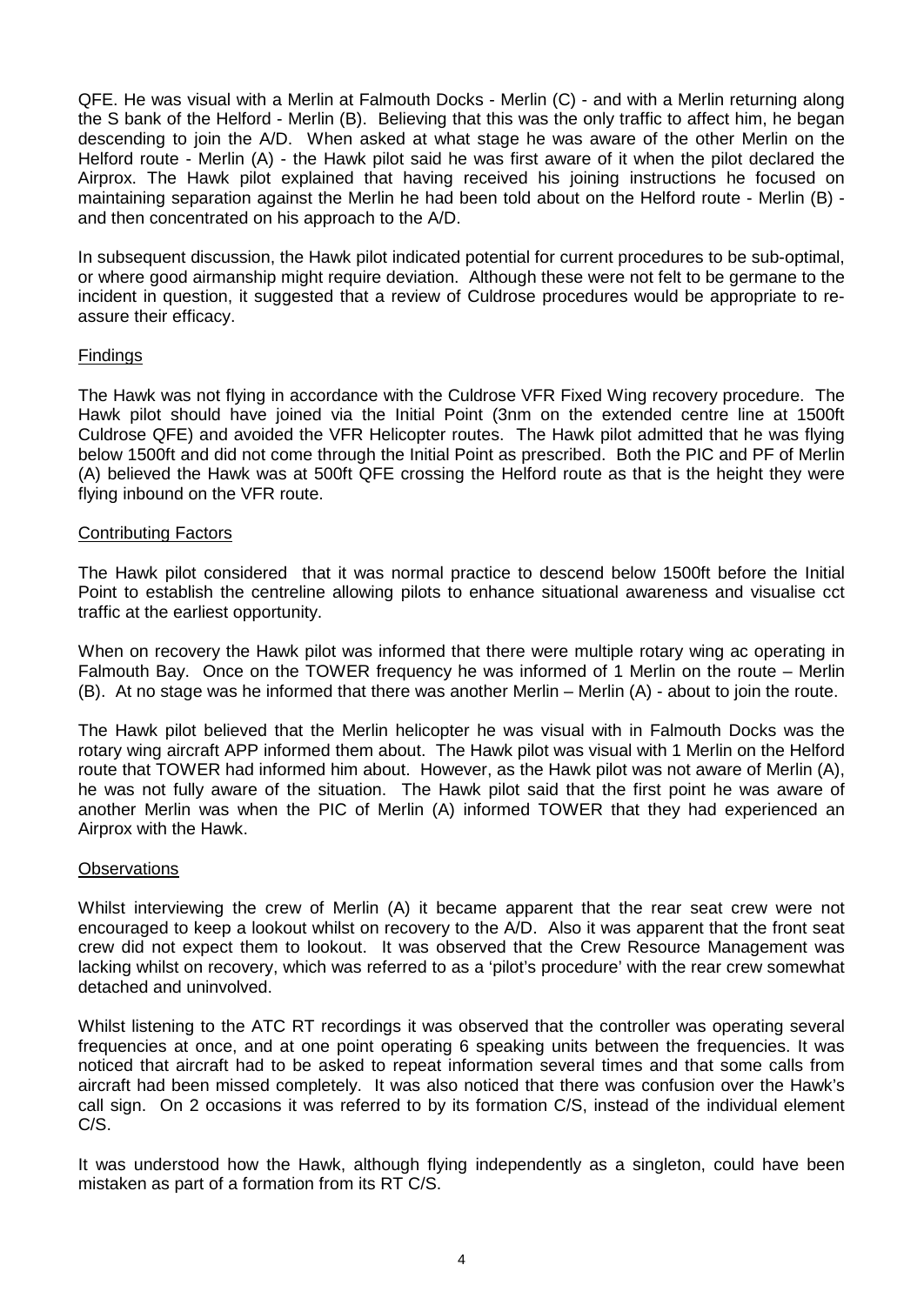Whilst interviewing the Hawk pilot it became clear that at no stage had any of the crew of Merlin (A) spoken to him regarding the Airprox. The Hawk pilot knew an Airprox had been called from hearing it on the RT but did not know the full details until he read the DFSOR.

Due to the investigation not being officially initiated until 2 days after the event and personnel not being available to be interviewed until 5 days after the event it was sometimes difficult for them to accurately recall all the information. Fortunately, the Merlin involved had not flown since the event due to weather. Therefore, the Cockpit Voice Recorders were able to be downloaded. However, if the ac had flown there would have been no possibility of capturing this data.

#### Recommendations

As a result of this Unit investigation 8 recommendations were made, the most significant were:

All aircrew, both Fixed and Rotary Wing, re-familiarise themselves with the current Fixed Wing VFR recovery procedures.

The current Fixed Wing VFR recovery procedures are reviewed with reference to position and run in height to the Initial Point in order to enhance situational awareness.

Crews highlight the importance of whole crew involvement in lookout and Crew Resource Management when close to a high traffic density environment.

The number of frequencies monitored by a single controller is reduced to prevent aircraft having to repeat messages due to the initial message being missed and to prevent calls being missed completely. Also, ensure that standard phraseology is employed when referring to Hawk call signs to prevent confusion and the perception of the presence of a formation.

Procedures for the post incident recovery of Cockpit Voice Recorders/ATC transmission tapes should be established to give investigators maximum information available.

UKAB Note (2): A copy of the Newquay Cornwall Airport ASR recording was helpfully provided for the investigation of this Airprox; however, the incident is not captured at the CPA. The Hawk is shown approaching Culdrose from the NE descending through 1300ft passing to the N of Merlin (C), which is operating between Pendennis Point and Falmouth at 700-800ft ALT. However, the Hawk's contact fades just after 1520:41, 3nm N of Merlin (A) before the Hawk arrives in the vicinity of the Helford River. Both Merlin (A) and the preceding Merlin (B) are shown inbound along the S bank of Helford River between 700-800ft ALT. Merlin (A) is shown at the reported Airprox location 5nm E of the A/D at 1521:21, the helicopter's Mode C indicating a descent through 700ft ALT. Thereafter no Mode C is shown and perhaps indicative of the pilot's reported descent. Merlin (A)'s Mode C is next shown at 800ft ALT climbing and then levelling at 900ft ALT about 3nm E of the A/D.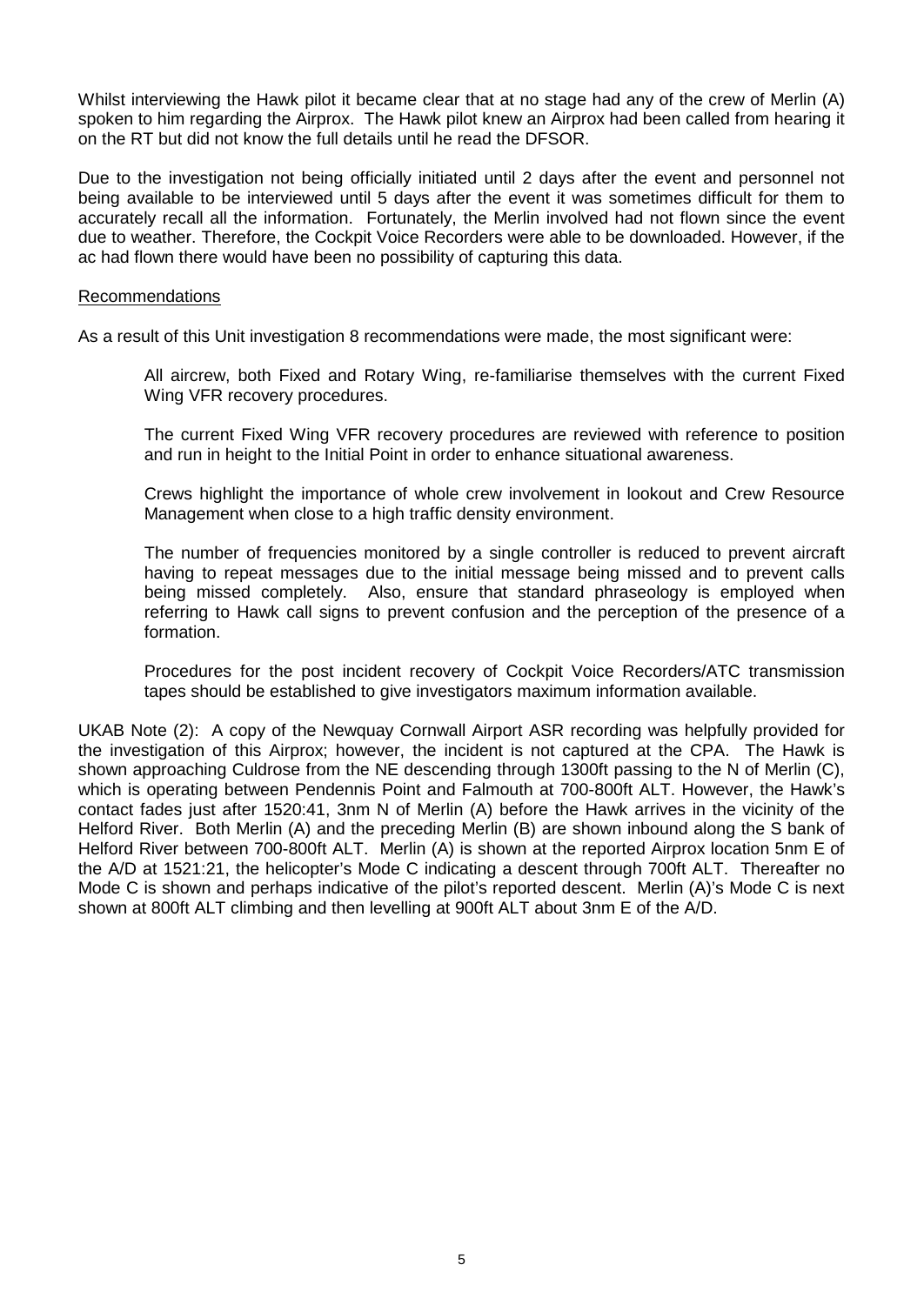

UKAB Note (3): Culdrose Standing Orders (CSOs) Article 2240 promulgates the A/D fixed-wing cct rules for circuit traffic after passing the IP:

1. All fixed-wing flying from Culdrose is to be conducted in accordance with Military Aviation Authority Regulations except as specifically amended by these Orders.

2. The fixed-wing circuit height is 1000ft. With prior approval of the DATCO low-level circuits down to a minimum of 500ft may be flown.

3. The weather minima for visual circuits are: Visibility 5.0km, Cloudbase 3/8 or more at or above 1200ft.

4. The circuit direction will vary according to the runway in use and a/c type. There is no Deadside.

5. A maximum of 4 aircraft are allowed in the circuit.

6. When intending to circuit to the non-Duty Runway, permission for visual circuits is to be obtained prior to entering the final recovery phase.

7. Pilots of twin-engine aircraft wishing to carry out single engine landing practice are to request permission before joining the circuit.

8. The normal break positions for fixed wing aircraft is south of RW12/30 aligned with the Tower, when over the upwind runway intersection.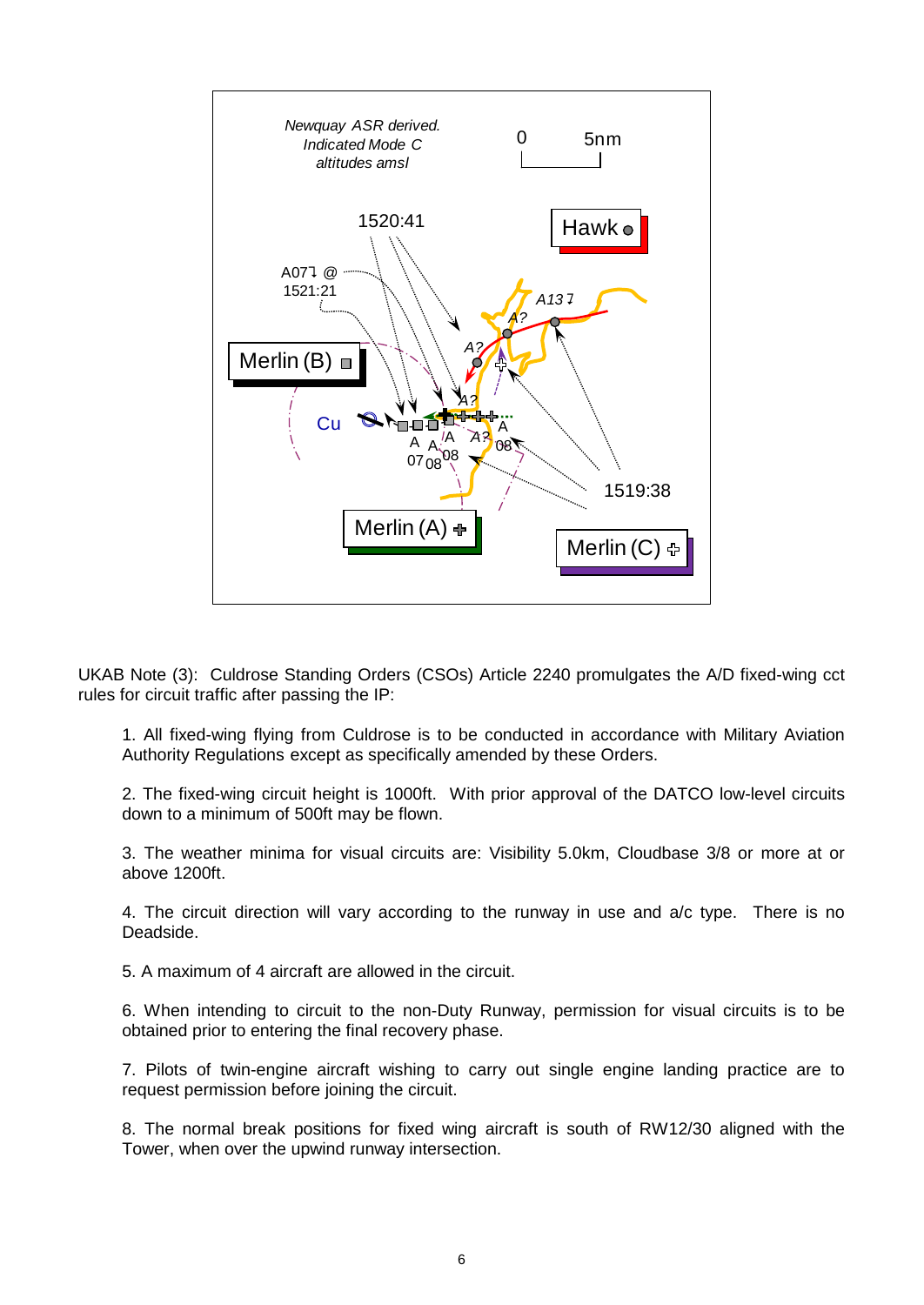9. Fixed Wing run and breaks are to be conducted at 1000ft. However if the circuit is reported as clear, pilots may request a low break (not below 500ft). This may be approved at the DATCO's/Aerodrome Controller's discretion.

**HQ NAVY CMD** comments that a very thorough investigation was conducted utilising the DAEMS construct recently implemented at Culdrose. CSOs stipulate the VFR recovery routes for helicopters and it is noted that the Merlins were operating iaw this instruction. Article 2245 of CSOs details the procedures for VFR FW recoveries and states that on a visual recovery a FW pilot must join through the IP (3nm/1500ft) 'avoiding the VFR Helicopter Routes' (2. a. (2)). The onus is very much on the FW pilot to comply with this instruction, it is not normal, or required, for helicopters on the VFR routes to be identified to FW aircraft. It is noted in the report that the Hawk pilot is quoted as being fully aware of the VFR Fixed Wing recovery procedure and that he knew he was flying below the prescribed height of 1500ft QFE, furthermore the report also states that this non-compliance was considered normal practice. The Hawk pilot called Tower to join, then 29 seconds later Merlin A called Tower to report on the standard route. Tower subsequently called the two Merlins to each other on frequency as they were co-alt on the same route (the same frequency that the Hawk was operating on). It is after this that the Hawk pilot requested the low break. The Culdrose recovery procedures were reviewed as a result of the DAEMS recommendation, no changes were made. The report confirms that the Hawk pilot was not flying iaw laid down procedures, with which he was most certainly familiar with, having been flying at the station for a significant number of years. I am assured that the Squadrons at Culdrose have re-familiarised themselves with their local orders.

## **PART B: SUMMARY OF THE BOARD'S DISCUSSIONS**

Information available included reports from the pilots of both ac, transcripts of the relevant RT frequencies, radar video recordings, reports from the air traffic controllers involved, together with a report from the Unit and appropriate operating authority.

The Unit investigation revealed that the Hawk pilot had focused his attention on remaining clear of the preceding helicopter on the route - Merlin (B) – after being given TI about it by the ADC, "..*1 Merlin inbound on the Helford"*. After this call, the crew of Merlin (A) called TOWER and from this point all the pilots involved were operating on the same frequency, thus the Hawk pilot should have heard Merlin (A)'s 'coasting in' call alerting him to this second helicopter on the Helford River route, but which he remained unaware of and did not see. Merlin (A) was flying at 500ft QFE and concern was expressed that TI had not been given by TOWER about it. However, Members familiar with the nature of operations at this busy helicopter training aerodrome emphasised the implicit responsibility placed on fixed-wing pilots to avoid the Culdrose helicopter patterns. It was stressed that TI is not normally provided by TOWER to recovering fixed-wing pilots about VFR helicopter route traffic as they are procedurally separated by the heights stipulated for the various recovery procedures in local orders. It was evident from the comprehensive Unit report into this Airprox that the Hawk pilot had elected not to fly through the IP to RW30 at the height prescribed for the procedure - 1500ft QFE – whilst inbound for his visual recovery. Furthermore, fixed-wing ac returning for a 'low-break' are not permitted to descend from 1500ft QFE until they have crossed the A/D boundary the Board was advised. It was plain to the Members that this Airprox would not have occurred if the Hawk pilot had complied with the procedure, which afforded 1000ft vertical separation above inbound helicopters established on the Helford River VFR Helicopter Route that were restricted to 500ft QFE (500ft is provided against outbound helicopters that fly at 1000ft QFE). The Command had explained that it was incumbent on the fixed-wing pilot to avoid the VFR Helicopter Routes, and as the Hawk pilot was based at Culdrose he was fully aware of the requirements specified in CSOs. A civilian controller Member was concerned that it had been suggested that such disregard for procedure might be widespread at the unit, but the Board was advised that such deviations as occurred here are rare. The Board agreed unanimously that the Cause of this Airprox was that the Hawk pilot did not follow Culdrose recovery procedures and flew into conflict with Merlin (A), which he did not see.

Turning to the inherent Risk, it would have been difficult for the two pilots flying Merlin (A) to see the Hawk any earlier than they did because it approached his helicopter from abaft the starboard beam. The absence of lookout by the rear cockpit crew had been addressed by the unit, but it was not clear